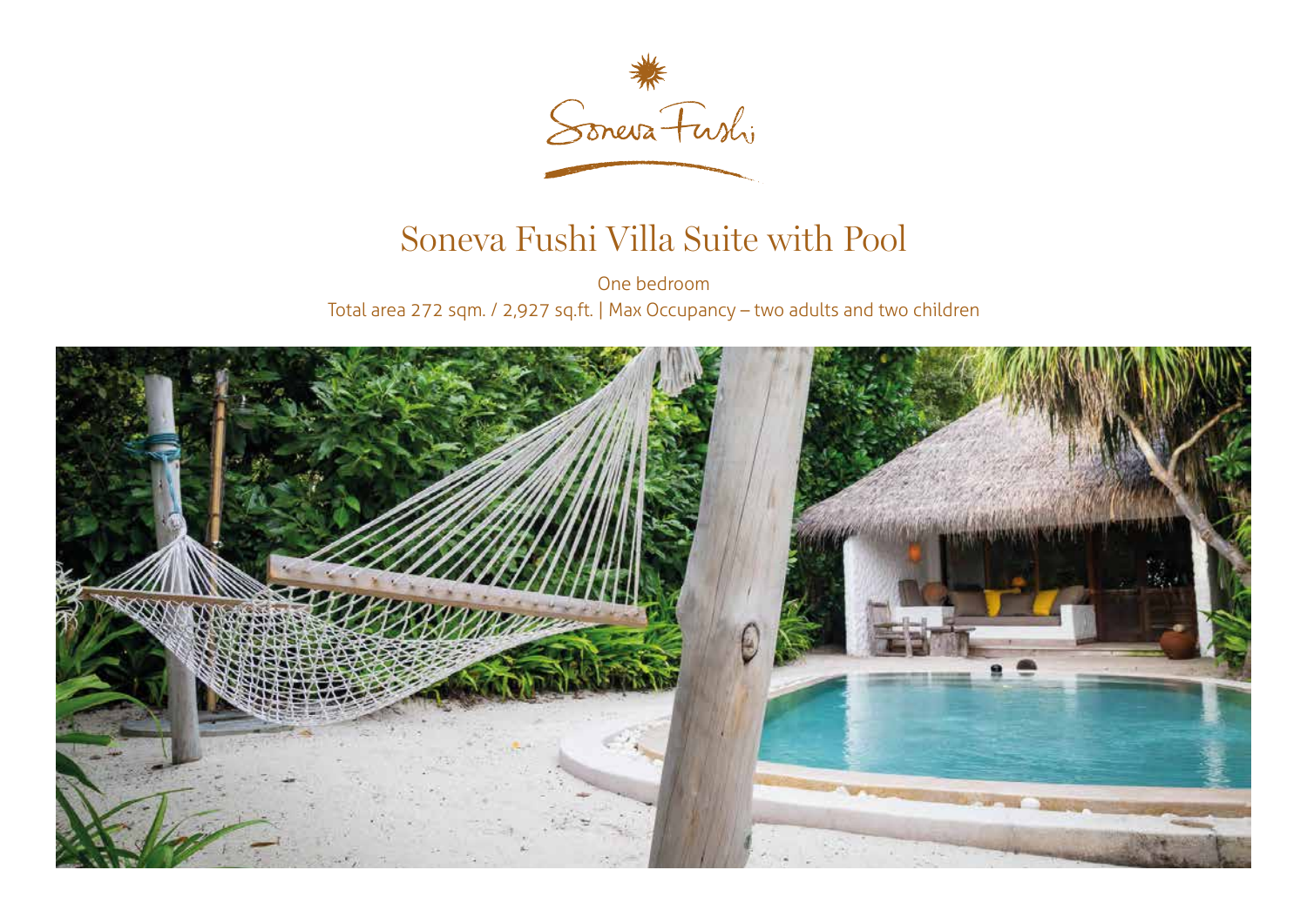

We created this villa to be an enclave for a romantic escape. Explore the island or should you wish to unwind in your hideaway, you have the luxury of space. In addition to your bedroom with its soft kingsized canopy bed, you have reign over a deserted island-chic sitting room, outdoor sitting areas and daybed, a large open-air garden bathroom and private pool – as well as the white sands and crystal waters surrounding our island.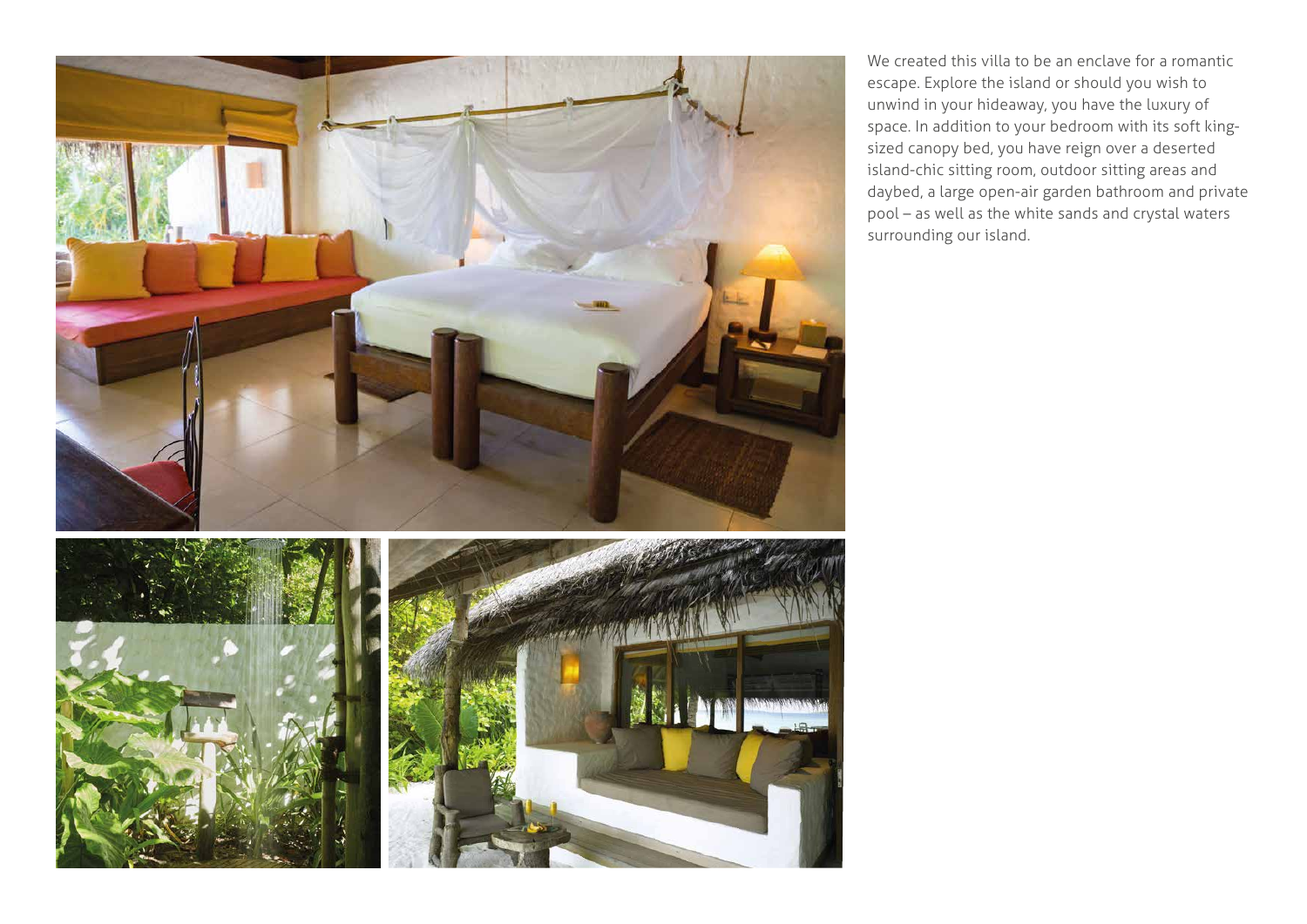





## **All the luxurious details**

- Single-storey villa with foyer entrance and spacious living area
- Spacious master bedroom with king size bed or twin beds
- Private pool
- Additional sitting room with daybed/sofas
- Possibility of separating sitting area from bedroom by curtain
- Separate dressing room with storage areas
- Private outdoor sitting area with sun loungers
- Large luxurious open-air garden bathroom with large bathtub, two separate showers and a double sink unit with large hanging mirror
- In-villa wine fridge
- Overhead fan, air conditioning, extensive mini bar and personal safe
- DVD player and Bose Hi-fi system with docking • station for personal iPods
- Bicycles are provided for all villas
- Wi-Fi connection is provided in villa on request
- Barefoot Butler service for all villas
- IDD telephones

For reservations please contact: T: +91 124 4511000 E: reservations@soneva.com soneva.com